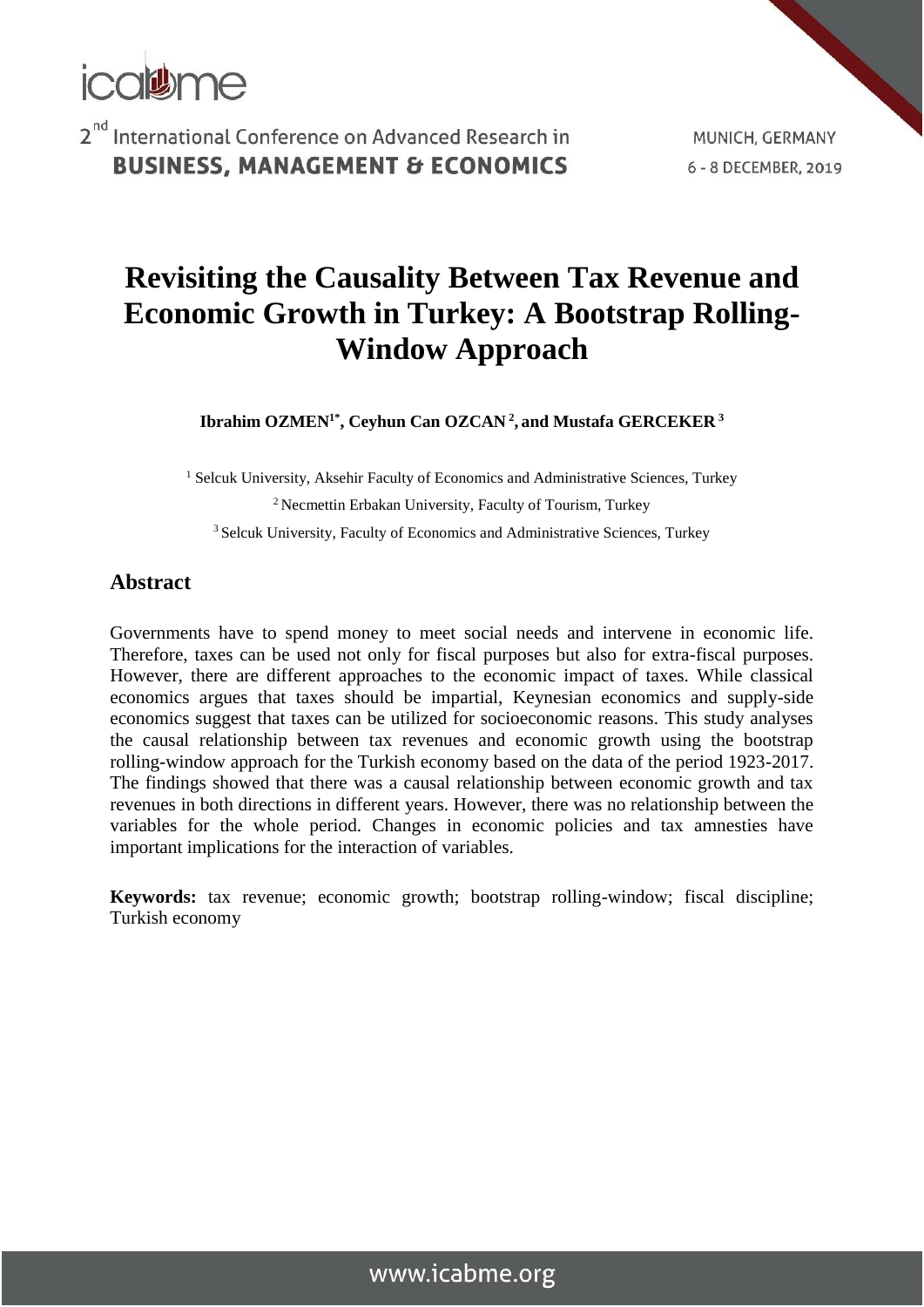

#### **1. Introduction**

The major source of financing for public spending is tax revenues (Hungerford, 2006: 16). The capacity to increase tax revenues is important for every country, especially for developing countries. Because financial capacity has a decisive role in terms of building a solid-state structure. Also, developing countries need more tax revenues to invest more in economic and social areas such as education, health, and infrastructure (Savoia et al., 2019). Therefore, taxes can be used for different purposes.

The purposes of taxation are divided into two main groups: fiscal and extra-fiscal purposes. Fiscal purpose refers to the financing of public expenditures through taxes (Mokrý, 2006: 18). Extra-fiscal purposes of taxes include economic and social balances such as economic growth, price stability, full employment and fair income distribution (Erdem et al., 2003: 177).

According to classical economists, the purpose of the tax is only to provide income to the state. Hence, classical economists argue that taxation should be neutral. The impartiality of taxation means that tax does not affect the functioning of the market mechanism. Because the economy is in full employment, fiscal policy tools disrupt the distribution of resources (Dönmez, 2009: 173). In this context, classical economists argue that an increase in taxes will harm economic growth.

The approaches of classical economists were accepted throughout the world until the Great Depression of 1929. However, since this crisis could not be solved by the market mechanism, intervention by governments in the economy became inevitable. As a matter of fact, Keynes proposed the effective use of fiscal policy tools to ensure full employment (Bulut, 2002: 10). Thus, Keynes did not adopt the neutral tax policy of classical economists. Therefore, the extra-fiscal purposes of tax have also gained importance along with Keynes. According to Keynes, taxes should be increased and incremental revenues should be saved during the recovery phase of the cyclical fluctuations. When the contraction phase is entered, taxes should be reduced and a possible crisis should be prevented by spending the money saved at the high-income level (Adask, 2012). Keynes, on the other hand, suggested that increased accumulations would reduce national income, in the context of the paradox of thrift. These savings can be used to finance public spending and support investments through income and gains taxes (Nyenke & Amadi, 2019: 107).

After the stagflation in the 1970s, different economic approaches emerged. Of these, according to monetarism, the state should not intervene in the economy. If the state needs to intervene in the economy, it should do so through monetary policy instruments (Pınar, 2006: 19). On the other hand, supply-side economics has argued that consumption and investment expenditures can be increased by making large reductions in tax rates. It was suggested that economic growth will gain speed and productivity will increase in this way (Eker et al., 1997: 89). Therefore, there are different economic approaches regarding the effects of taxes on economic growth.

In the classical approach, the state is not assigned an active duty for growth. In the Harrod-Domar model, the state has a balancing role to prevent stagnation in the economy and to address this problem if a recession has occurred. Therefore, fiscal policies may affect longterm growth rates. The Solow model accepts that fiscal policies do not affect growth. Romer,

### www.icabme.org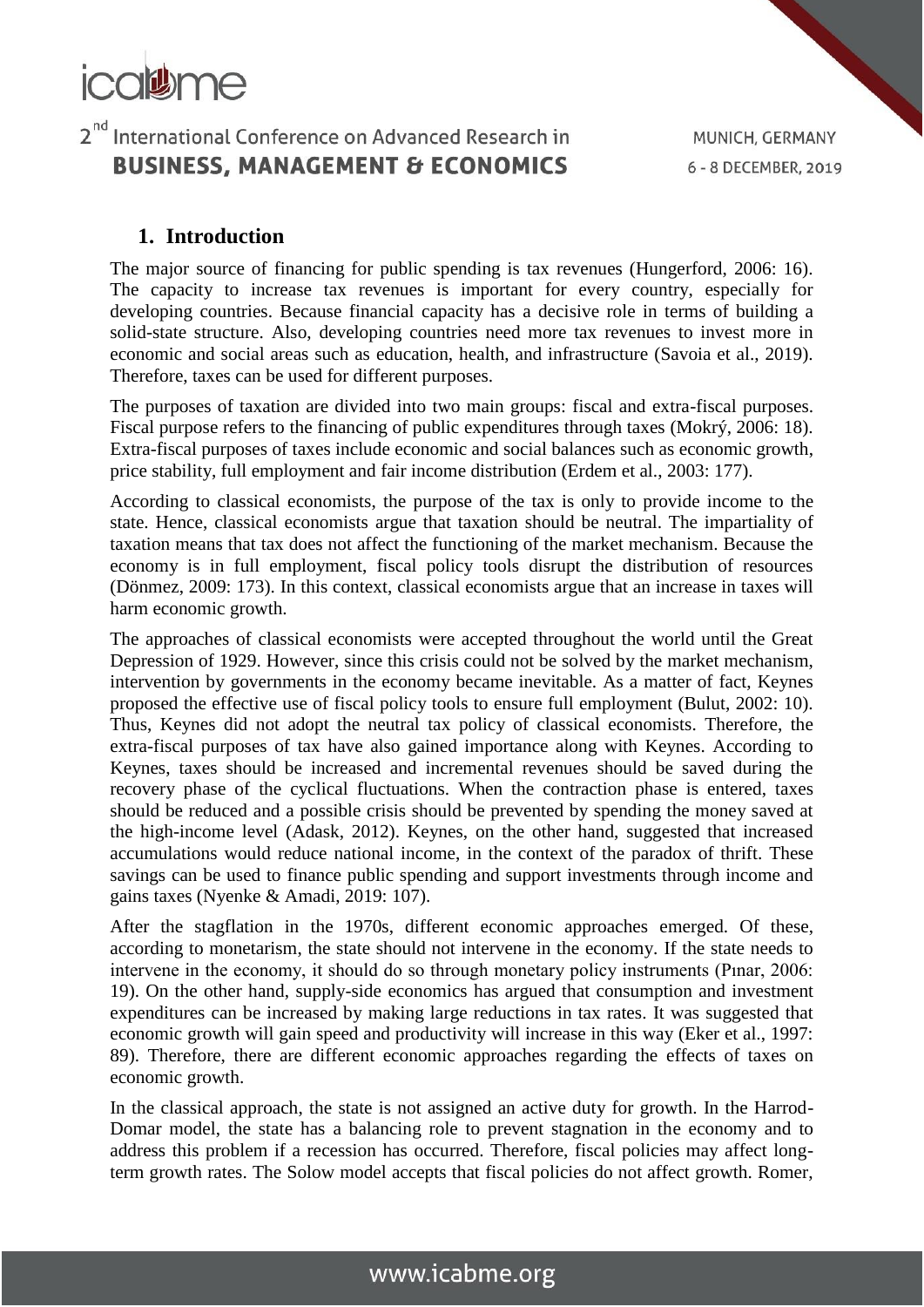

on the other hand, considered technology as an internal factor in the growth model and therefore assumed that the policies of the state that would support human capital and technological development would have a positive effect on growth (Bulut, 2009: 23-30).

This study aims to investigate the causal relationship between tax revenues and economic growth for the Turkish economy using the bootstrap rolling-window approach based on the data for the period 1923-2017. The remainder of the paper proceeds as follows. Section [2](https://www.sciencedirect.com/science/article/pii/S0165176512000638#s000010) reviews some relevant previous literature. Section [3](https://www.sciencedirect.com/science/article/pii/S0165176512000638#s000015) introduces data and methodology. Section 4 presents the main econometric results. Finally, Section 5 ends the paper with some concluding remarks.

### **2. Literature Review**

There are many studies on the relationship between tax and economic growth. Theoretically, tax is generally considered to have a negative impact on economic growth. In other words, high tax rates mean low growth rates. That's because an increase in taxes would lower total supply as it would increase the production costs. Moreover, the increase in taxes affects the consumption and saving decisions of consumers. Therefore, high taxes may weaken growth performance (Nantob, 2014: 4). On the other hand, economic growth creates a positive result on tax revenues as it will increase revenues and earnings. However, the results of empirical studies differ. Table 1 presents a summary of a part of empirical studies.

| Author(s)                             | <b>Countries</b>                                    | <b>Period</b> | <b>Methodology</b>                                   | <b>Results</b>                                                                                                                                                                                                                                                                                               |
|---------------------------------------|-----------------------------------------------------|---------------|------------------------------------------------------|--------------------------------------------------------------------------------------------------------------------------------------------------------------------------------------------------------------------------------------------------------------------------------------------------------------|
| Vatavu et al.<br>(2019)               | Central and<br>Eastern<br>Europe (CEE)<br>countries | 1995-2015     | Granger<br>Causality                                 | Taxes support economic growth.                                                                                                                                                                                                                                                                               |
| Egbunike et al.<br>(2018)             | Nigeria and<br>Ghana                                | 2000-2016     | Granger<br>Causality                                 | There is a positive impact of tax<br>revenue on the gross domestic<br>product.                                                                                                                                                                                                                               |
| Chimee et al.<br>(2018)               | Nigeria                                             | 1994-2015     | <b>Error Correction</b><br>Model                     | There is an un-idirectional causality<br>running from VAT to GDP. The VAT<br>has a positive and significant effect on<br>GDP.                                                                                                                                                                                |
| Eren et al.<br>(2018)a                | Turkey                                              | 1975-2013     | $BTY(1)$ and<br>Frequency<br>Domain<br>Causality (2) | (1) There is an uni-directional<br>causality between indirect tax revenue<br>to economic growth.<br>(2) There is an uni-directional<br>causality between total and direct tax<br>revenue to economic growth.<br>There is an uni-directional causality<br>between economic growth to indirect<br>tax revenue. |
| Al-Abbadi &<br>Abdul-Khaliq<br>(2017) | Jordan                                              | 1998-2015     | Granger<br>Causality                                 | There is an uni-directional<br>relationship from general sales tax<br>revenue to economic growth.                                                                                                                                                                                                            |
| Loganathan et<br>al. (2017)           | Malaysia                                            | 1970-2015     | Bootstrap<br><b>Rolling Window</b><br>Causality      | There is an uni-directional causality<br>running from GDP to taxation.                                                                                                                                                                                                                                       |

*Table 1: Summary of Literature Review for Tax Revenue and Economic Growth*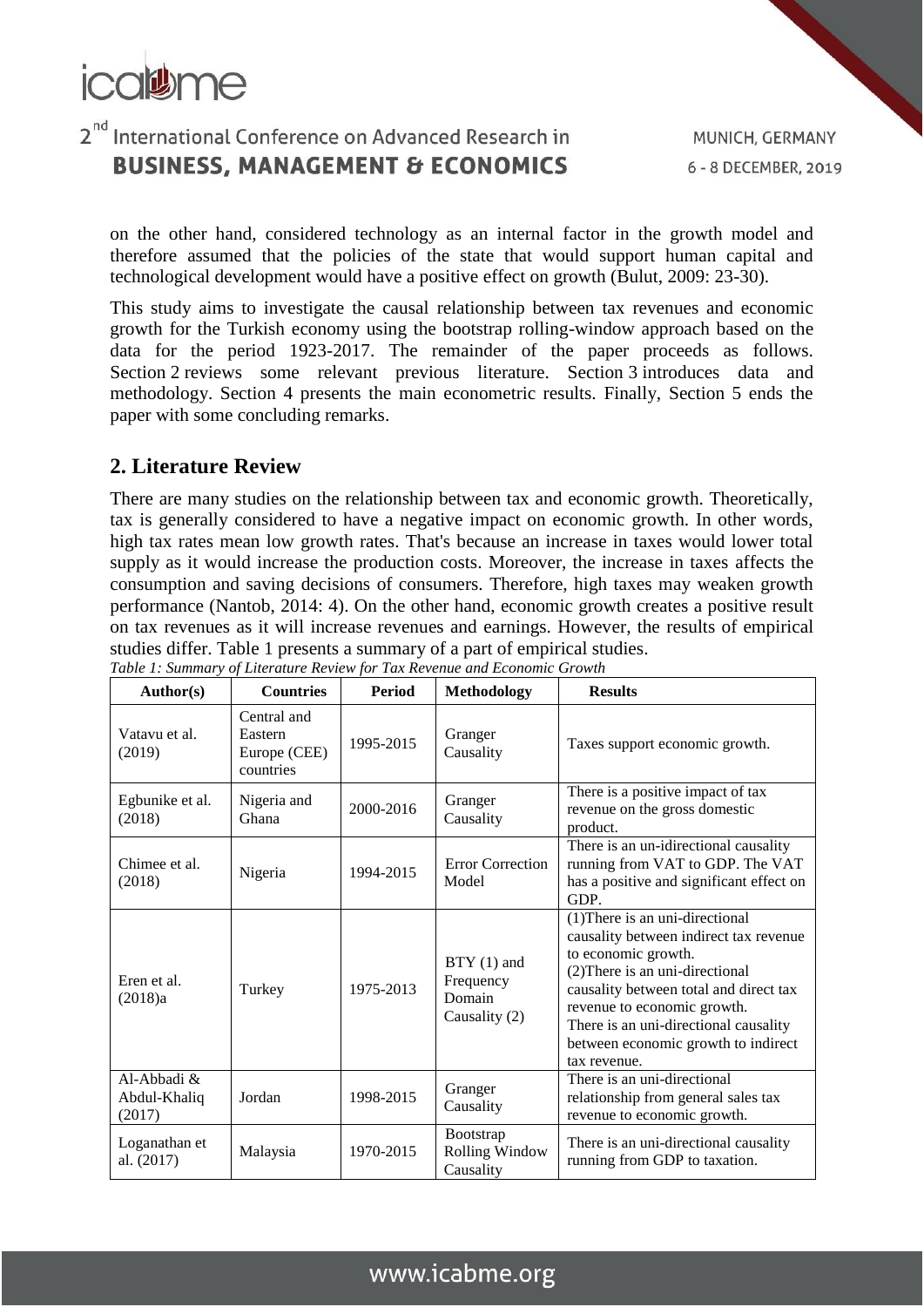

MUNICH, GERMANY 6 - 8 DECEMBER, 2019

| Organ & Ergen<br>(2017)             | Turkey     | 1980-2015            | <b>ECM</b> Granger<br>causality   | There is an uni-directional causality<br>between tax revenue to economic<br>growth.                                                                                                                             |
|-------------------------------------|------------|----------------------|-----------------------------------|-----------------------------------------------------------------------------------------------------------------------------------------------------------------------------------------------------------------|
| Abdiyeva &<br>Baygonuşova<br>(2016) | Kyrgyzstan | 1995-2014            | Granger<br>Causality              | There is a negative relationship<br>between direct taxes and GDP. The<br>positive causal relationship was<br>detected between GDP and indirect<br>tax revenues.                                                 |
| Ahmad et al.<br>(2016)              | Pakistan   | 1974-2010            | <b>ARDL Bounds</b><br><b>Test</b> | Total tax revenues have negative and<br>significant effect, on economic<br>growth, in long run.                                                                                                                 |
| Iriqat $&$<br>Anabtawi<br>(2016)    | Palestine  | 1999-2014            | Granger<br>Causality              | There is no significant impact of GDP<br>and its components on tax revenues.                                                                                                                                    |
| Terzi $\&$<br>Yurtkuran<br>(2016)   | Turkey     | 1980-2013            | TY causality-U<br>causality       | TY: There is a bi-directional causality<br>between total and direct tax revenue<br>to economic growth.<br>U: There is a bi-directional causality<br>between total and direct tax revenue<br>to economic growth. |
| Takumah (2014)                      | Ghana      | 1986-2010            | Granger<br>Causality              | There is an uni-directional causality<br>from tax revenue to economic growth.                                                                                                                                   |
| Attari et al.<br>(2014)             | Pakistan   | $2003:MT-$<br>2012M7 | Granger<br>Causality              | There is a bi-directional casuality<br>between tax revenue and economic<br>growth.                                                                                                                              |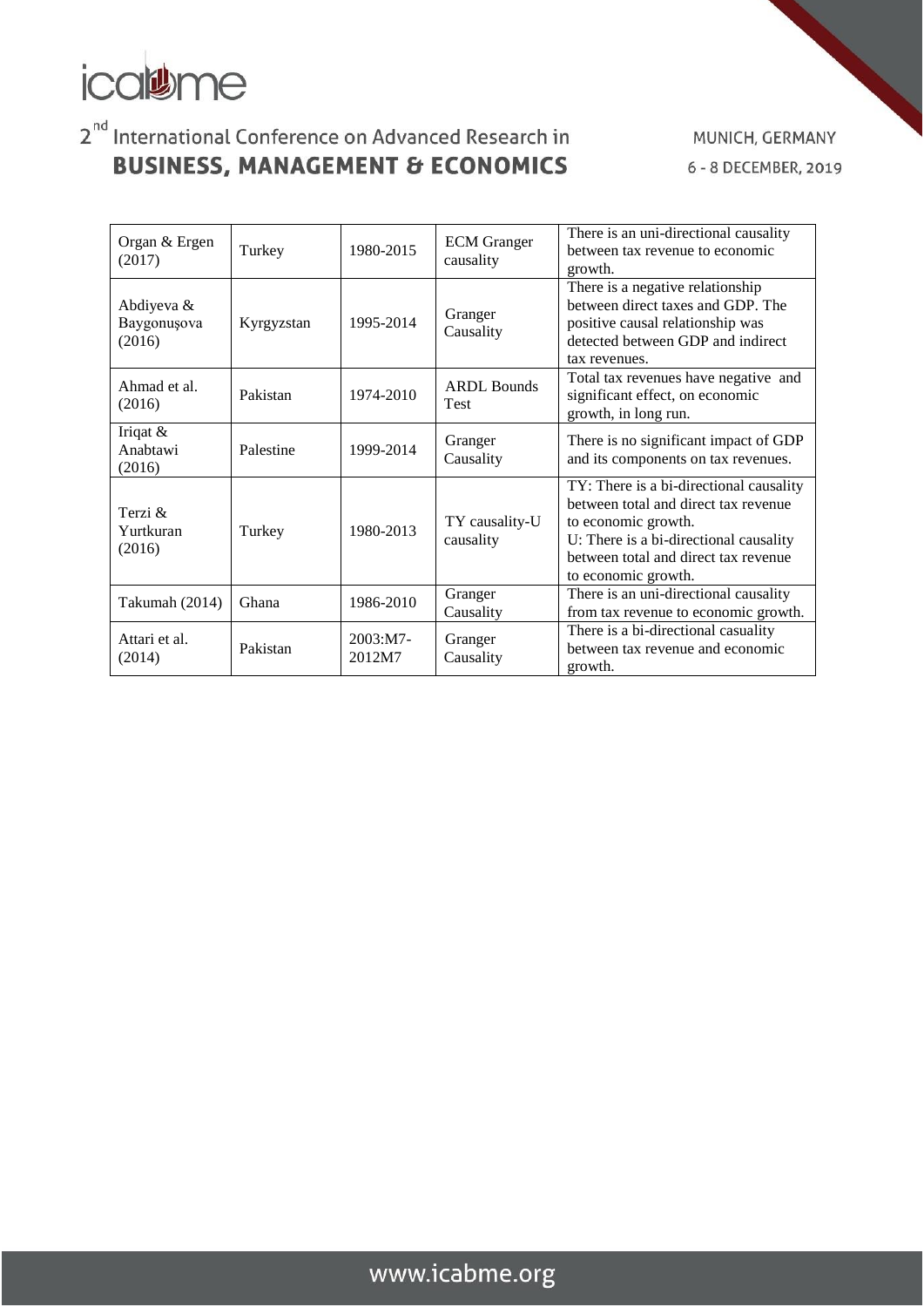

| Erdoğan et al.<br>(2013)      | Turkey | 1998:1<br>2011:IV | Granger<br>Causality            | There is a bi-directional causality<br>between total and direct tax revenue<br>to economic growth.                                                                                        |
|-------------------------------|--------|-------------------|---------------------------------|-------------------------------------------------------------------------------------------------------------------------------------------------------------------------------------------|
| Ünlükaplan &<br>Arisoy (2011) | Turkey | 1968-2006         | <b>ECM</b> Granger<br>causality | Sort run: There is an uni-directional<br>causality from tax revenue to<br>economic growth.<br>Long run: There is a bi-directional<br>causality between tax revenue to<br>economic growth. |
| Mucuk $\&$<br>Alptekin (2008) | Turkey | 1975-2006         | Granger<br>causality            | There is an uni-directional causality<br>from indirect tax revenue to economic<br>growth.                                                                                                 |
| Temiz (2008)                  | Turkey | 1960-2006         | <b>ECM</b> Granger<br>causality | There is a bi-directional causality<br>between tax revenue to economic<br>growth.                                                                                                         |
| Durkaya &<br>Ceylan (2006)    | Turkey | 1980-2004         | Granger<br>causality            | There is no causality between GDP<br>and indirect tax revenues.                                                                                                                           |

*Notes: TY; Toda and Yamamota (1995), U; Sims (1980) unrestricted VAR approach. BTY; Hacker and Hatemi-J (2006) asymptotic and bootstrap approach to TY. <sup>a</sup> In this study, the GDP per capita variable represents the concept of development.*

### **3. Data, Methodology and Empirical Results**

There are theoretically different approaches regarding the relationship between tax revenues and economic growth. Which of these approaches is valid can be tested through econometric methods. Table 2 shows the data used to determine the interaction between these variables by econometric methods.

*Table 2: Data and Sources*

| <b>Variable</b>                                   | <b>Abbreviation</b> | <b>Source</b>                                                                                              | <b>Sample</b> |
|---------------------------------------------------|---------------------|------------------------------------------------------------------------------------------------------------|---------------|
| Tax Revenue                                       | lntr                | <b>Turkish Revenue Administration</b>                                                                      | 1923-2017     |
| Gross Domestic<br>Product (1998 constant)<br>LCU) | lngdp               | Turkish Ministry of Development <sup>a</sup> and World<br>Bank (World Development Indicators) <sup>b</sup> | 1923-2017     |

*Note: <sup>a</sup>1923-2014. <sup>b</sup>2015-2017.* 

The bootstrap rolling-window (BRW) causality approach developed by Balcılar et al. (2010) was preferred to investigate the relationship between tax revenues and economic growth for Turkey. One of the basic steps of the method is unit root tests.

For this purpose, Fourier type, Fourier Augmented Dickey-Fuller (FADF) (Enders & Lee, 2012a), Fourier Modified Dickey-Fuller (FGLS) (Rodriges & Taylor, 2012) and Fourier Kwiatkowski-Phillips-Schmidt-Shin (FKPSS) (Becker) et al., 2006) unit root tests were used. Becker et al. (2006: 381-382) states that Fourier type unit root tests acting based on the assumption that the structural breaks occurring in linear or nonlinear time series are unknown and are gradually determined as a whole can give more consistent and reliable results about the stationarity of series. These tests provide more consistent and reliable results in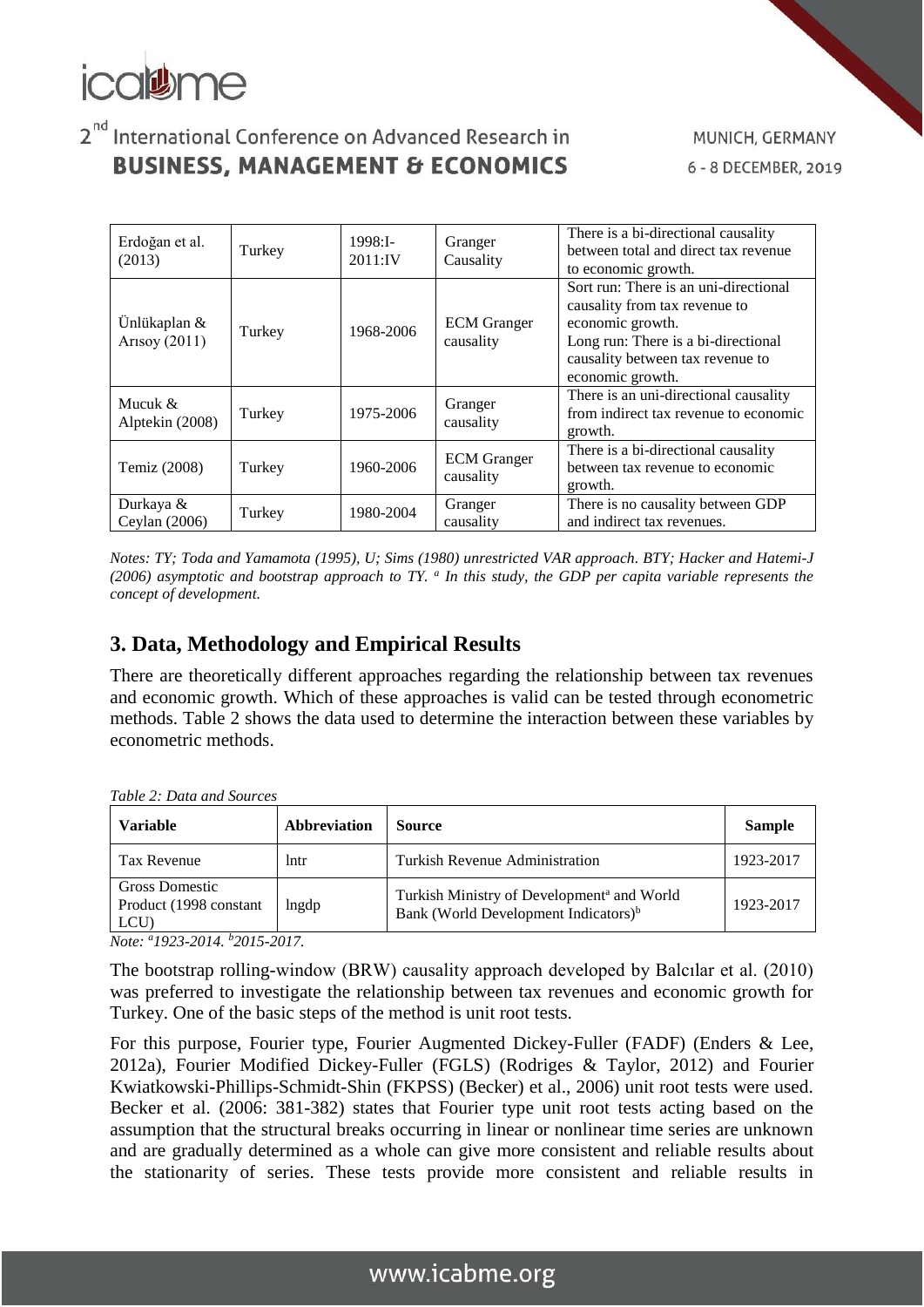

determining the stationarity of a linear or non-linear time series (Yalçinkaya, 2019: 42). If there is a structural break or non-linear trend in the series, there must be at least one Fourier frequency in the process (Enders & Lee, 2012b).

On the other hand, it is not necessary to know the number of breaks or the form of breaks, and the break date is not calculated in the Fourier tests, which is a flexible approach. Table 3 shows the results of unit root tests.

|                 |                           |   |                |         |         |                      |                | <b>Constant</b> |                           |         |                   |       |              |       |      |
|-----------------|---------------------------|---|----------------|---------|---------|----------------------|----------------|-----------------|---------------------------|---------|-------------------|-------|--------------|-------|------|
| <b>Series</b>   |                           |   | <b>FADF</b>    |         |         |                      |                | <b>FGLS</b>     |                           |         |                   |       | <b>FKPSS</b> |       |      |
| Level           | Stat.                     | L | K              | %5      | %10     | Stat.                | L              | K               | %5                        | %10     | Stat.             | L     | K            | %5    | %10  |
| <b>GDP</b>      | $-1.13$                   | 3 | 1              | $-3.81$ | $-3.49$ | 0.49                 | 3              | 1               | $-3.91$                   | $-2.32$ | 2.64              | $---$ | 1            | 0.17  | 0.13 |
| Tr              | $-0.95$                   | 3 | 1              | $-3.81$ | $-3.49$ | 0.07                 | $\overline{c}$ | 1               | $-3.91$                   | $-2.32$ | 2.64              | ---   | 1            | 0.17  | 0.13 |
|                 |                           |   |                |         |         |                      |                |                 | <b>Constant and Trend</b> |         |                   |       |              |       |      |
|                 | Stat.                     | L | $\mathbf K$    | %5      | %10     | Stat.                | L              | $\mathbf K$     | $\%5$                     | %10     | Stat.             | L     | $\mathbf K$  | %5    | %10  |
| <b>GDP</b>      | $-2.18$                   | 3 | 1              | $-4.35$ | $-4.05$ | $-2.40$              | 3              | 1               | $-4.17$                   | $-3.87$ | 0.25              | $---$ | $\mathbf{1}$ | 0.05  | 0.04 |
| Tr              | $-2.54$                   | 2 | 2              | $-4.05$ | $-3.71$ | $-2.20$              | 3              | 1               | $-4.17$                   | $-3.87$ | 0.29              | $---$ | 1            | 0.05  | 0.04 |
| First<br>dif.   |                           |   |                |         |         |                      |                | Constant        |                           |         |                   |       |              |       |      |
|                 | Stat.                     | L | K              | %5      | %10     | Stat.                | L              | $\mathbf K$     | %5                        | %10     | Stat.             | L     | $\mathbf{K}$ | $\%5$ | %10  |
| $\Delta GDP$    | $-5.53^{\rm a}$           | 3 | 1              | $-3.81$ | $-3.49$ | $-5.38a$             | 3              | 1               | $-3.91$                   | $-2.32$ | 0.09 <sup>a</sup> | $---$ | 1            | 0.17  | 0.13 |
| $\Delta$ Tr     | $-3.02$                   | 3 | 1              | $-3.81$ | $-3.49$ | $-2.84b$             | 3              | 1               | $-3.91$                   | $-2.32$ | 0.18              | ---   | 1            | 0.17  | 0.13 |
|                 | <b>Constant and Trend</b> |   |                |         |         |                      |                |                 |                           |         |                   |       |              |       |      |
|                 | Stat.                     | L | K              | %5      | %10     | Stat.                | L              | K               | %5                        | %10     | Stat.             | L     | K            | $\%5$ | %10  |
| $\triangle$ GDP | $-5.59a$                  | 3 | 1              | $-4.35$ | $-4.05$ | $-5.48$ <sup>a</sup> | 3              | 1               | $-4.17$                   | $-3.87$ | 0.07              | $---$ | 1            | 0.05  | 0.04 |
| $\Delta$ Tr     | $-3.92b$                  | 3 | $\overline{c}$ | $-4.05$ | $-3.71$ | $-2.96$              | 3              |                 | $-4.17$                   | $-3.87$ | 0.15              | ---   | 1            | 0.05  | 0.04 |

*Table 3: The Results of Fourier Unit Root Test*

*Notes: The maximum number of Fourier is 5. The maximum lag (3) is defined according to the AIC information criterion. The critical values of each test were compiled from the table values in the related articles. L: lag number, K: Fourier number. a, b show statistically significant levels of 5% and 10%. ∆ notation indicates the first difference in the series.*

In the FKPSS test, the basic hypothesis that "there is no unit root in the series" cannot be rejected if the calculated value is smaller than the critical table value. However, in FGLS and FADF tests, the basic hypothesis is that "there is a unit root in the series". Therefore, according to FGLS and FADF tests, if the calculated value is smaller than the critical table values, it is decided that the series is not stationary. In this context, all of the unit root tests show that the series contains unit root at the level. On the other hand, all of the series do not contain unit roots in their first difference I (I), that is, they become stationary.

After unit root tests, the rolling window approach developed by Balcılar et al. (2010) was used to determine the causal relationship between tax revenues and economic growth in Turkey.

Balcılar et al. (2010) apply the corrected likelihood ratio (LR) causality test based on the residual-based bootstrap method which that process developed by Kourtris et al. (2008) and Shukur & Mantolas (2000). In the presence of structural change, the dynamic links between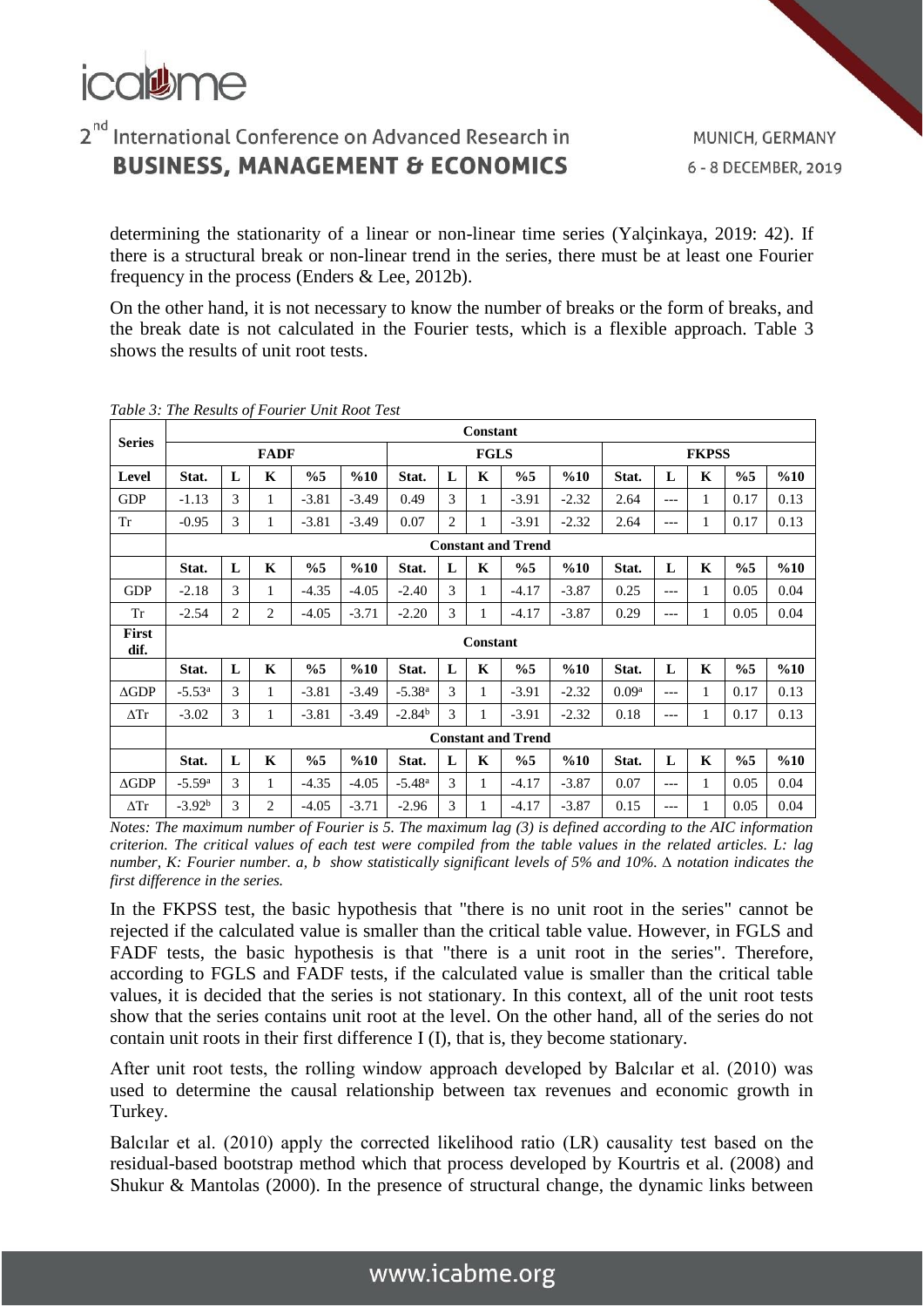

the growth and tax revenue can show instability across different sub-samples. This instability by applying the bootstrap causality test to rolling-window sub-samples for  $t = \tau - l + 1, \tau - l, \ldots, \tau, \tau = l, l + 1, \ldots, T$ , where *l* is the size of the rolling window (Balcılar et al., 2010: 1400). The bootstrap rolling-window estimation has two important justify. First, the rolling window adopts the view that the relationship between variables changes through time. Second, instability across different sub-samples due to structural change and the rollingwindow estimation captures this process (Nyakabawo et al., 2015: 59). Figure 1 shows the bootstrap p-values of rolling test statistics.





The years in which causal relationships between variables are observed according to Figure 1 (a) and Figure 1 (b) are summarized in Table 5. The results show that there is a causality between economic growth and tax revenues (in the direction of tax revenues) in 1946, 1949, 1953, 1961, 1980, 1983, 1985, 1986, 1987, 1988, 1989, 1990, 1993, 2014 and 2015. The fact that production activities started to gain momentum after the Second World War and liberal practices in the economy were opened to the discussion had positive results in terms of growth.

This situation brought about a causal relationship between economic growth and tax revenues (in the direction of tax revenues) in 1946, 1949 and 1953. A similar situation also emerged in the 1980s. As a matter of fact, as a result of the adoption of neoliberal policies with the January 24, 1980 Decisions, a new economic model was switched to. The effects of the new economic model on growth were reflected in tax revenues. The recession in the late 1980s and the liberalization of capital movements also led to fluctuations in tax revenues through growth. The causality in 2014 can be attributed to tax amnesties.

*Table 5: Abstract of Rolling Window Causality Results* 

| Sample    | $ln\{gdp \rightarrow lntr$                                                                                                                                                                       | $lntr \rightarrow lngdp$                                                                                                                                                   |
|-----------|--------------------------------------------------------------------------------------------------------------------------------------------------------------------------------------------------|----------------------------------------------------------------------------------------------------------------------------------------------------------------------------|
| 1923-2017 | 1946 <sup>a</sup> , 1949, 1953, 1961 <sup>a</sup> , 1980, 1983 <sup>a</sup> , 1985 <sup>a</sup> ,<br>1986, 1987, 1988 <sup>a</sup> , 1989, 1990 <sup>a</sup> , 1993, 2014 <sup>a</sup> ,<br>2015 | 1934 <sup>a</sup> , 1937, 1959 <sup>a</sup> , 1961 <sup>a</sup> , 1962, 1963 <sup>a</sup> ,<br>1981 <sup>a</sup> , 1999, 2000, 2014 <sup>a</sup> , 2015, 2016 <sup>a</sup> |

*Notes: The*  $\rightarrow$  *notation indicates the direction of causality. <sup><i>a*</sup> denotes the period of tax amnesty in Turkey.

*Note: P value is %10*.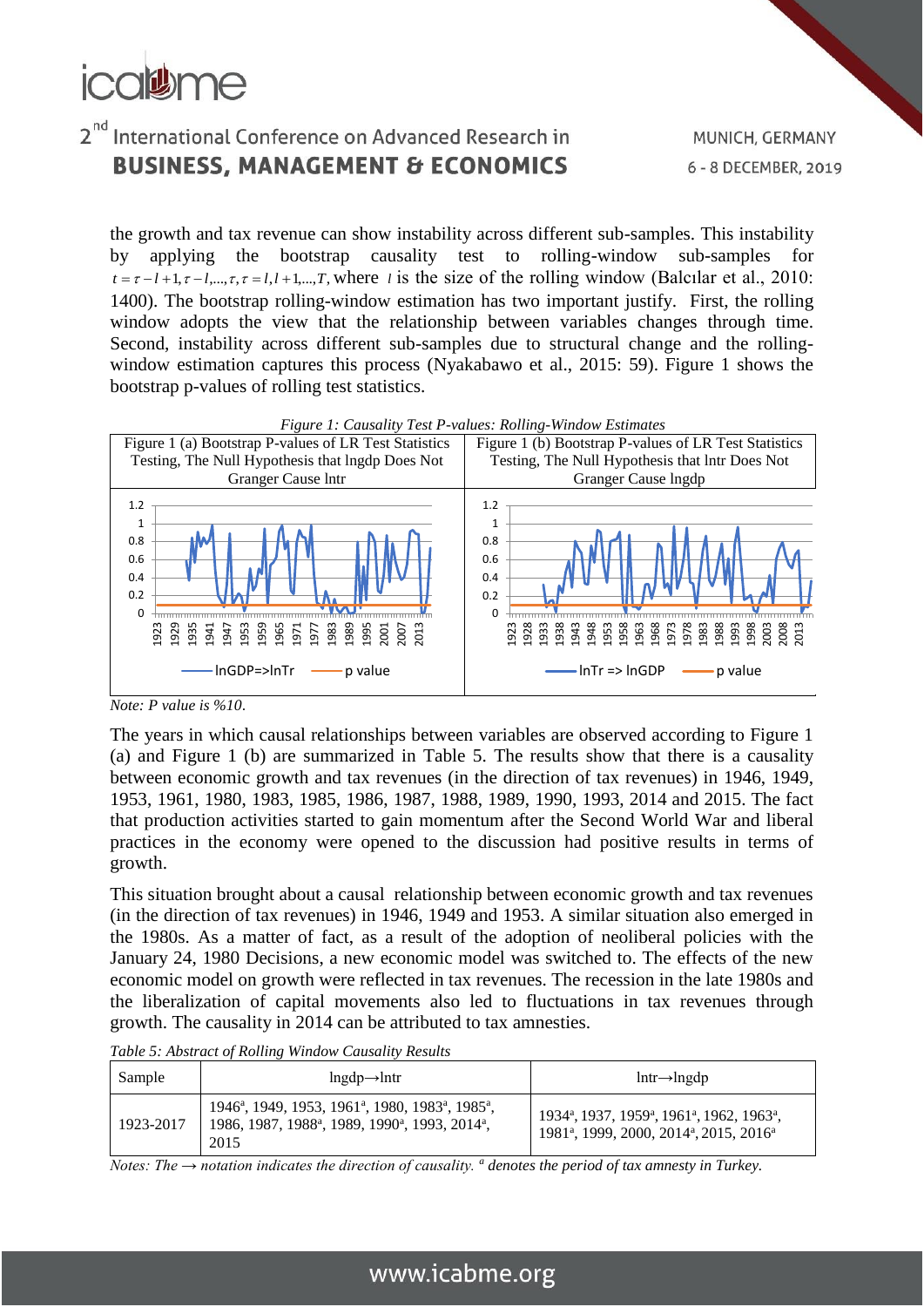

In Turkey, there is also a causal relationship between tax revenues and economic growth (in the direction of economic growth) in various years. In this context, tax revenues in 1934, 1937, 1959, 1961, 1962, 1963, 1981, 1999, 2000, 2014, 2015 and 2016 were observed to have an impact on economic growth. The effect in question is particularly noteworthy in the periods when tax amnesties were declared. On the other hand, full-sample LR test results of the bootstrap rolling-window causality test developed by Balcılar et al. (2010) are shown in Table 6.

*Table 6: Full Sample Rolling-Window Between lntr and lngdp*

| Sample    |  |              | $H_0$ : Intr Does Not Granger Cause Ingdp | $H_0$ : Ingdp Does Not Granger Cause Intr |              |                              |
|-----------|--|--------------|-------------------------------------------|-------------------------------------------|--------------|------------------------------|
|           |  | LR-statistic |                                           | <b>Bootstrap</b><br>P-value               | LR-statistic | <b>B</b> ootstrap<br>P-value |
| 1923-2017 |  | 2.951        | 0.544                                     | 2.934                                     | 0.582        |                              |

*Notes: P indicates the maximum number of lags. The maximum number of lags was selected according to the AIC information criterion*

These results show that there is no causal relationship between tax revenues and growth between the periods 1923-2017. In this context, results supporting Solow's hypothesis were obtained.

#### **3. Conclusion**

The usual source of financing for public expenditures is tax revenues. However, taxes can be used not only for fiscal purposes but also for economic and social purposes. In contrast, classical economics argues that taxes should be neutral. On the other hand, supply-side economics and Keynesian economics suggest that taxes can be utilized to achieve economic goals. Keynesian economics also states that increased revenues as a result of economic growth will increase tax revenues. In this study, the causal relationship between tax revenues and economic growth in Turkey was investigated with the help of the bootstrap rollingwindow method for the period 1923-2017. In this context, the stationarity of the series was first tested and it was concluded that the variables were I (I). The causality findings showed that tax revenues affected economic growth in different periods. Similarly, it was determined that economic growth also affected tax revenues in different periods. It can be said that changes in economic policies and tax amnesties had an impact on this relationship. However, no causal relationship was found between tax revenues and economic growth for the whole period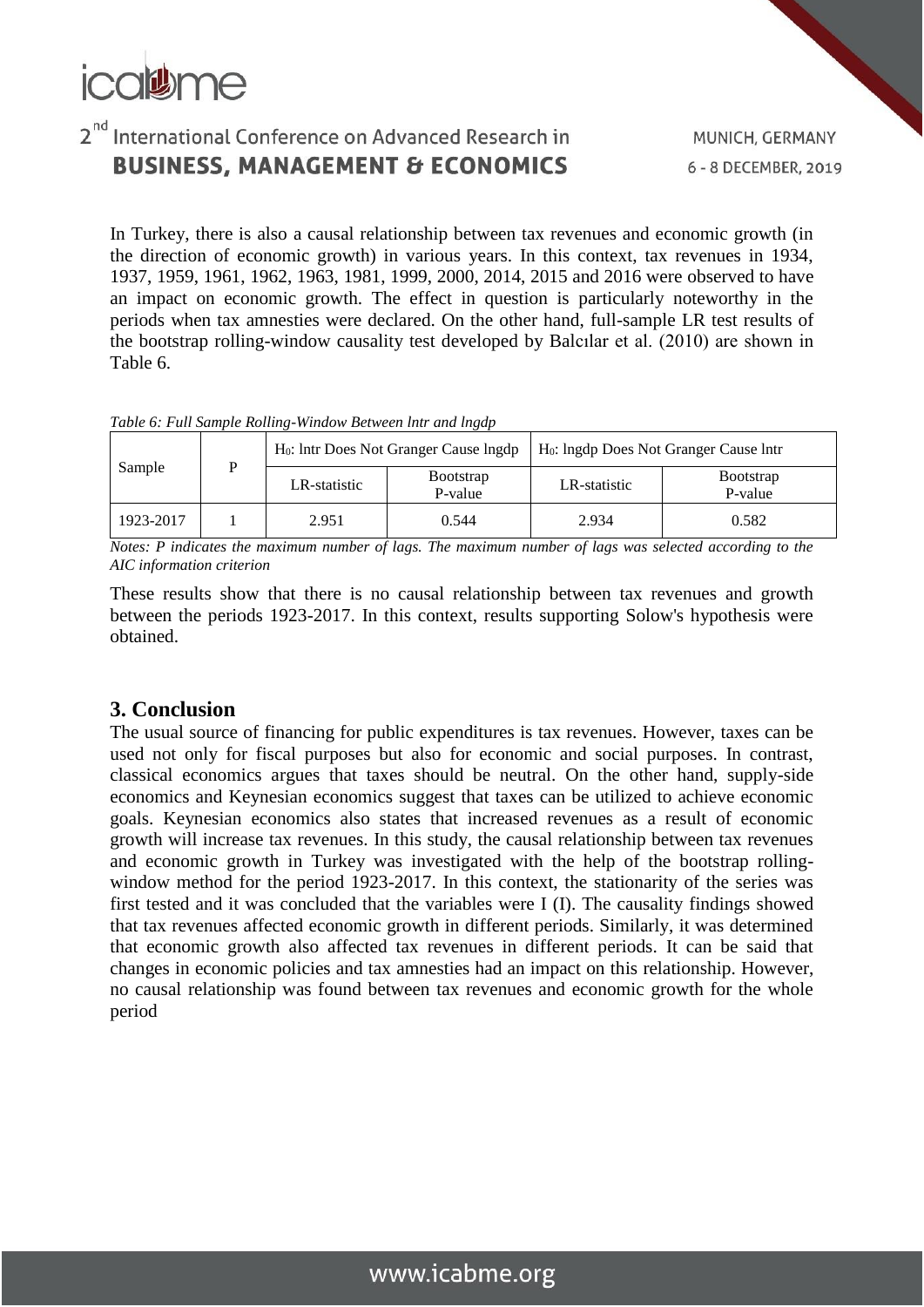

#### **References**

[1] Hungerford, T. L. (2006). The Effects of Government Expenditures and Revenues on the Economy and Economic Well- Being: A Cross-National Analysis. CRS Report for Congress.

[2] Savoia, A., Roberto, R. and Kunal, S. (2019). How Can Developing Countries Learn to Tax?. [https://oecd-development-matters.org/2019/01/23/how-can-developing-countries](https://oecd-development-matters.org/2019/01/23/how-can-developing-countries-learn-to-tax/)[learn-to-tax/](https://oecd-development-matters.org/2019/01/23/how-can-developing-countries-learn-to-tax/) (Retrieved Date: 01.09.2019)

[3] Mokrý , V. (2006). Taxes, Taxation and The Tax System. *NÁRODNÁ BANKA SLOVENSKA, BIATEC*, XIV, pp. 17-21.

[4] Erdem, M. and Doğan, Ş. and İsmail, T. (2003). *Kamu Maliyesi*. Bursa: Ekin Kitabevi.

[5] Dönmez, R. (2009). *Vergi Teorisine Giriş.* (Ed: Nezih Varcan, Tufan Çakır). Kamu Maliyesi. Eskişehir: TC. Anadolu Üniversitesi Yayını No: 1682.

[6] Bulut, C. (2002). *Kamu Açıkları Enflasyon, Faiz Oranı ve Döviz Kuru İlişkileri*. İstanbul: Der Yayınları.

[7] Adask, A. (2012). Business Cycles. [https://theinternationalforecaster.com](https://theinternationalforecaster.com/) (Retrieved Date: 01.09.2019)

[8] Nyenke, C. U. and Amadi N. N. (2019). Taxation and Income Inequality in Nigeria. *Advance Journal of Economics and Marketing Research*, 4 (3), pp. 104-116.

[9] Pınar, A. (2006). *Maliye Politikası Teori ve Uygulama*. Ankara: Naturel Yayınları.

[10] Eker, A., Asuman A. and Mustafa, S. (1997). *Maliye Politikası (Teori, İlkeler ve Yöntemler)*, İzmir: Anadolu Matbaası.

[11] Bulut, M. (2009). *Yatırım İkliminin Geliştirilmesinde Vergi Politikalarının Rolü: Türkiye Örneği*. Ankara: T. C. Maliye Bakanlığı Strateji Geliştirme Başkanlığı.

[12] Nantob, N. (2014). Taxation and Economic Growth: An Empirical Analysis on Dynamic Panel Data of the WAEMU Countries, MPRA Working Paper No. 61370.

[13] Vatavu, S. Lobont, O.-R. L., Petru, S. and Daniel, B-O. (2019). How Taxes Relate to Potential Welfare Gain and Appreciable Economic Growth. *Sustainability*, 11(15), 4094, pp. 1-16.

[14] Egbunike, F. C., Ochuko, B. E. and Ardi, G. (2018). Tax Revenue and Economic Growth: A Study of Nigeria and Ghana. *Jurnal Ilmu Ekonomi*, 7 (2), pp. 213-220.

[15] Chimee N. W., Onwuka, O. O., Ejem, C. A. and Ogbuewu, K. J. (2018). Causality Between Valued Added Tax (VAT) and Nigerian Economy: an ECM Approach. *International Journal of Economics and Financial Research*, 4(7), pp. 226-234.

[16] Eren, V. M., Ayşe, E. Ü. and Halil, İ. A. (2018). Türkiye'de Vergi Gelirleri ile Ekonomik Kalkınma Arasındaki İlişki: Frekans Alan Nedensellik Analizi. *Doğuş Üniversitesi Dergisi*, 19 (1), pp. 1-18.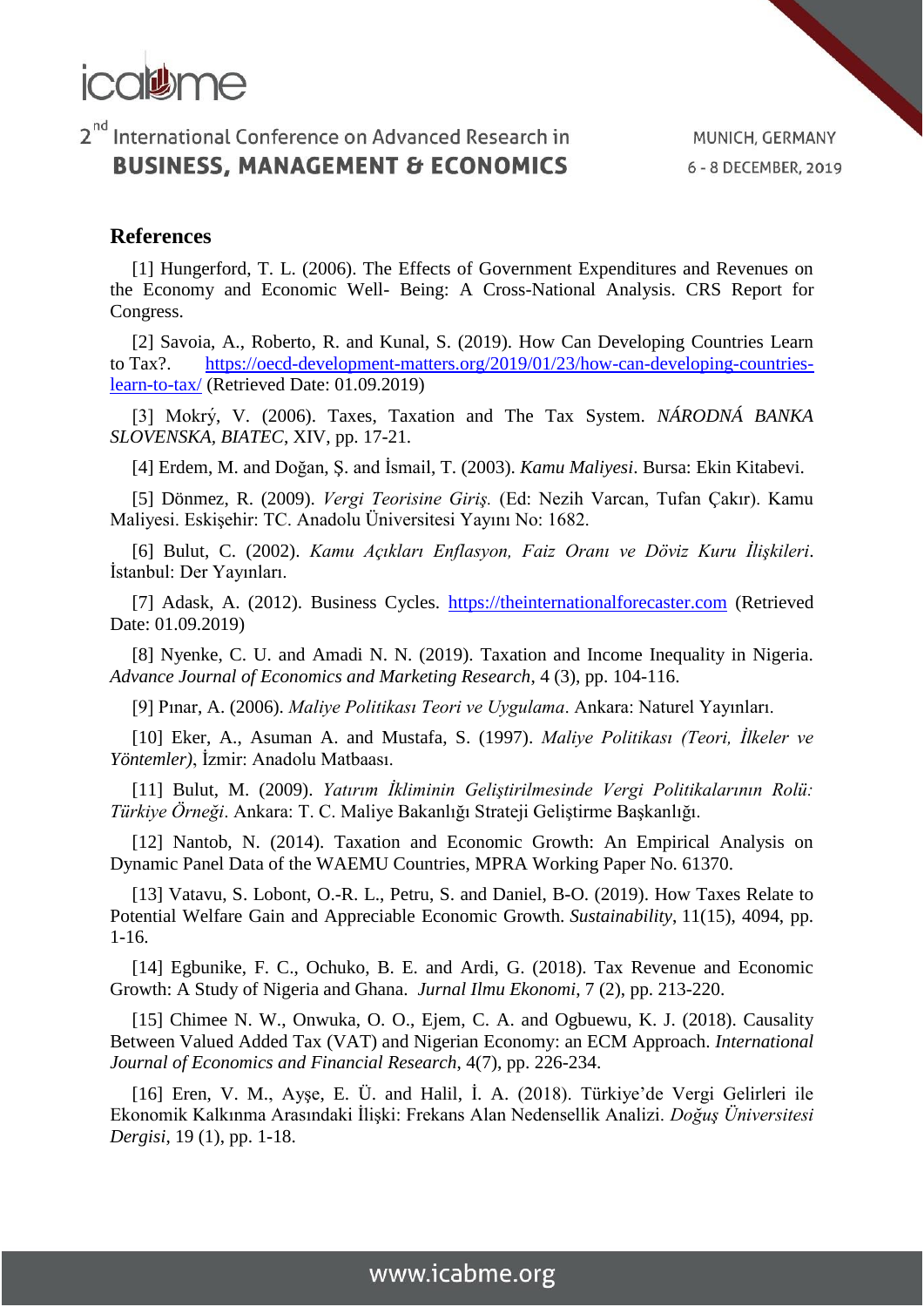

[17] Al-Abbadi, Hanan A. D. and Shatha, A-K. (2017). The Causal Relationship between Sales Tax Revenue and Economic Growth in Jordan. *International Research Journal of Applied Finance* 8(3), pp. 170-177.

[18] Loganathan, N., Ismail, S., Streimikiene, D., Hassan Asan A. G., Edmundas, Kazimieras Z. and Abbas, M. (2017). Tax Reform, Inflation, Financial Development And Economic Growth In Malaysia. *Romanian Journal of Economic Forecasting*, 20 (4), pp. 152- 165.

[19] Organ, İ. and Eren, E. (2017). Türkiye'de Vergi Yükünün Ekonomik Büyümeye Etkileri Üzerine Bir Çalışma. *Pamukkale Üniversitesi Sosyal Bilimler Enstitüsü Dergisi*, 27, pp. 197-207.

[20] Abdiyeva, R. and Damira, B. (2016). Geçiş Ekonomilerinde Vergi Gelirleri ve Ekonomik Büyüme İlişkisi: Kırgızistan Örneği. *Akademik Bakış Uluslararası Hakemli Sosyal Bilimler Dergisi*, 53, pp. 59-71.

[21] Ahmad, S., Maqbool, H. S. and Nisar, A. (2016). Taxes and Economic Growth: An Empirical Analysis of Pakistan. *European Journal of Business and Social Sciences*, 5(2), pp. 16-29.

[22] Iriqat, Raed A. M. and Ahmad, N. H. A. (2016). GDP and Tax Revenues-Causality Relationship in Developing Countries: Evidence from Palestine. *International Journal of Economics and Finance*, 8 (4), pp. 54-62.

[23] Terzi, H. and Süleyman, Y. (2016). Türkiye'de Dolaylı/Dolaysız Vergi Gelirleri ve GSYH İlişkisi. *Maliye Dergisi*, 171, pp. 19-33.

[24] Takumah, W. (2014). Cointegration and causality between tax revenue and economic growth in Ghana. *International Research Journal of Marketing and Economics*, 1(6), pp. 30- 44.

[25] Attari, Muhammad I. J., Roshaiza, T., and Muhammad, Imran F. (2014). Tax Revenue, Stock Market and Economic Growth of Pakistan. Acta Universitatis Danubius. *Œconomica*, 10 (5), pp.136-148.

[26] Erdoğan, E., Topcu, M. and Bahar, O. (2013). Vergi Gelirleri ve Ekonomik Büyüme İlişkisi: Türkiye Ekonomisi Üzerine Eşbütünleşme ve Nedensellik Analizi. *Finans Politik & Ekonomik Yorumlar*, 50 (576), pp. 99-109.

[27] Ünlükaplan, I. and İbrahim, A. (2011). Vergi Yükü ve Vergi Yapısı ile İktisadi Büyüme Arasındaki Dinamik Etkileşimler Üzerine Uygulamalı Bir Analiz. *ODTÜ Gelişme Dergisi*, 38, pp. 71-100.

[28] Mucuk, M. and Alptekin, V. (2008). Türkiye'de Vergi ve Ekonomik Büyüme İlişkisi: Var Analizi (1975-2006). *Maliye Dergisi*, 155, pp. 159-174.

[29] Temiz, D. (2008). Türkiye'de Vergi Gelirleri ve Ekonomik Büyüme İlişkisi: 1960- 2008, Ulusal İktisat Kongresi, 20-22 Şubat, İzmir, pp. 1-18.

[30] Durkaya, M.and Ceylan, S. (2006). Vergi Gelirleri ve Ekonomik Büyüme. *Maliye Dergisi*, 150, pp. 79-89.